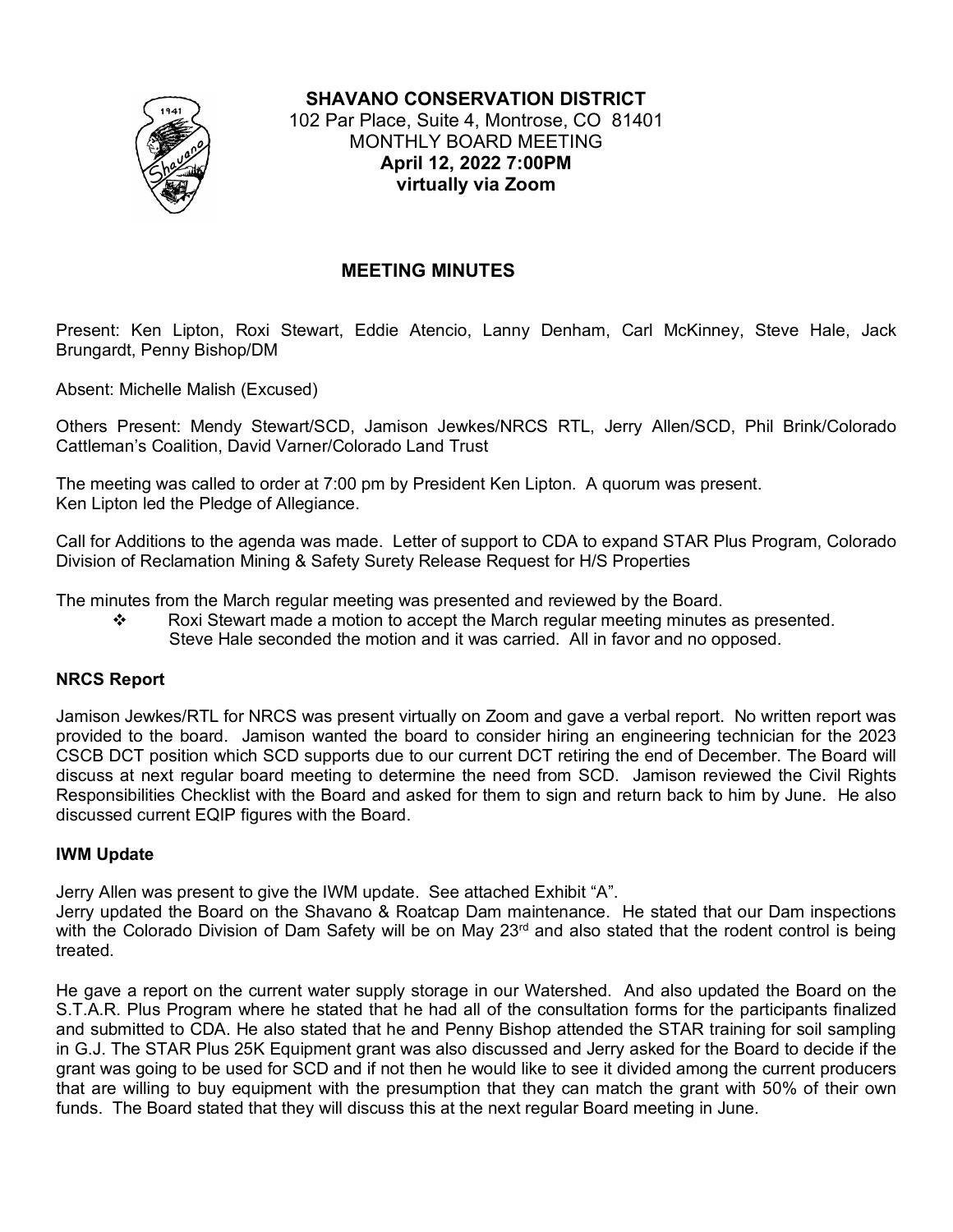He reported to the Board that the Food and Farm Forum was wanting to discuss with the Western Colorado Soil Health Conference committee the possibility of potentially combining conferences. The meeting is scheduled for April 25 @ 2:00pm with the location to be determined. He will update the board on the location.

He also had recommendations for the Farmer and Rancher of the Year for SCD's Annual Banquet. Ken Lipton asked for that to wait until the new and district business to be discussed.

#### **Education/Outreach Update**

Mendy Stewart-Education/Outreach coordinator gave a report on her current education schedule. She stated that the Earth Day Coloring Contest was in progress. The spring newsletter won't be out until May. Stewardship Presentations started last week and she stated that she had 43 presentations to do. She also indicated that the Natural Resource Festival is in planning and expects 20 classes with 422 students to participate. She is working on the nomination for Teacher of the Year award for the Annual Meeting but does not have a nomination for that award as of yet. And the end of May she will be working with the Food and Farm Forum for presentations to their young farmers.

### **Guest Speaker: David Varner/Colorado West Land Trust**

David Varner with Colorado Land Trust presented a power point on a new program-Restoration & Resiliency Program and would like to coordinate with our District on projects.

### **Guest Speaker: Phil Brink/Colorado Cattleman's Association Ag Water Network**

Phil Brink presented a power point on the initiative the Colorado Cattleman's created to keep ag water with ag land. He presented some of the projects that they completed in helping with ag land as related to their ag water including some restoration projects they completed. He also stated that he would be available to discuss any projects that SCD is or will be working on.

## **New & District Business**

Letter of Support from CDA for proposal to expand the STAR Plus Program. Penny Bishop discussed with the Board the letter she received from CDA asking for the Boards support. Board discussed the letter.

\* Roxi Stewart made a motion to support the proposal to expand the STAR Plus Program. Jack Brungardt seconded the motion and it was carried. All in favor and no opposed.

The Board instructed Penny Bishop to prepare the letter and send to CDA in support of the STAR Plus Program.

Colorado Division of Reclamation Mining & Safety Surety Release Request from H/S Properties: Penny Bishop presented to the Board the letter received from the Colorado Division of Reclamation Mining & Safety. Steve Hale asked for more criteria from them on this matter and to email the information to Steve. Because this matter has such a short time frame for the Board's response it was discussed to give Steve Hale, board supervisor the approval to make a decision for the Board to handle this matter if he deems SCD needs to respond.

 Jack Brungardt made a motion to approve Steve Hale to make a decision regarding this matter for the Board. Eddie Atencio seconded the motion and it was carried. All in favor and no opposed.

Ken asked for Penny Bishop to check with CSCB regarding the State statutes or regulations regarding the input on subdivision and mining reclamations as SCD is not being included in the subdivision approval process any longer. Penny Bishop will update the board at the next meeting.

Colorado River District Meeting Report: Ken Lipton attended the Colorado River District meeting held in Ridgway which was attended by 70 producers and citizens. He informed the Board on Andy Mueller's presentation regarding the drought situation in Colorado and the issues being faced for the Colorado River.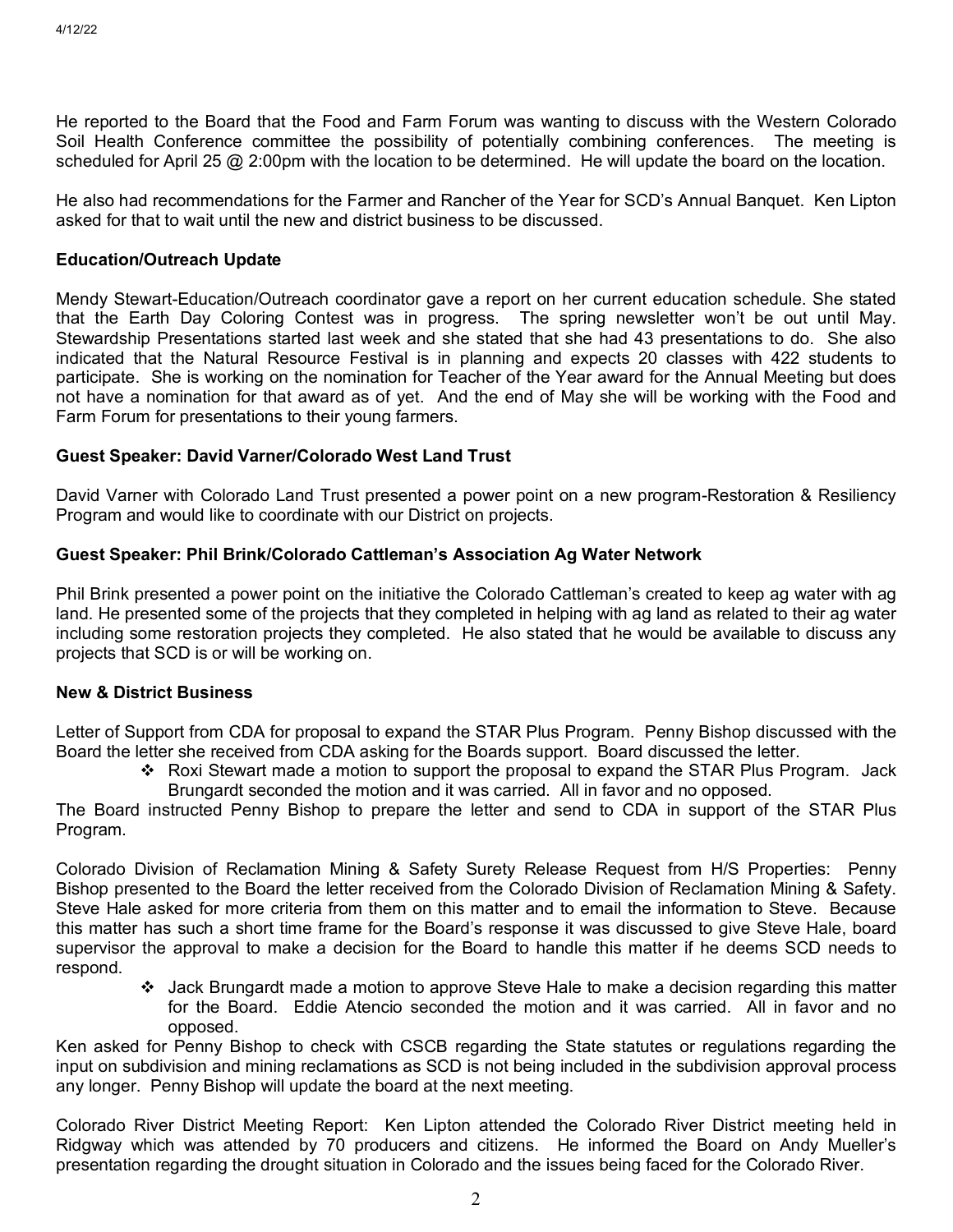Annual Meeting/Local Work Group Planning: Penny Bishop notified the Board of the different venue's SCD utilized in the past and that the Board needed to decide on a date and a venue for the meeting. Steve Hale stated that SCD should consider contacting the Ridgway Fairgrounds for a venue because of the District consolidation and to make it more centralized for the constituents in the west end.

 $\div$  Steve Hale made a motion to approve holding the Annual meeting at the Ridgway Fairgrounds/Events Center if available. Roxi Stewart amended the motion to add the Ute Indian Museum if the Ridgway Fairgrounds/Events Center is not available to hold SCD's Annual Meeting. Jack Brungardt seconded the motion and it was carried. All in favor and no opposed.

The date agreed on was Friday, May 20<sup>th</sup> or Saturday, May 21. Penny Bishop will contact the venue's and get a location reserved.

Suggestions for the Annual Meeting Farmer/Rancher/Educator of the Year Discussion: Carl McKinney suggested Mex and Sons for Rancher of the Year. They are located in Norwood and Carl explained that the San Miguel Basin Conservation District never gave out awards and since the consolitation of the two District's, he deemed they were deserving of an award. He explained their operation and all of the irrigation practices they accomplished throughout the years. Carl also suggested Weimer Ranches for Farmer of the Year and also explained their operation and all of the practices that they also accomplished throughout the years. There were no suggestions for either Farmer or Rancher of the Year in the Montrose area this year. Being no other nominations,

 Jack Brungardt made a motion to approve Mex and Sons for Rancher of the Year and Weimer Ranches for Farmer of the Year. Steve Hale seconded the motion and it was carried. All in favor and no opposed.

GD Watershed Annual Meeting Discussion: Penny Bishop alerted the Board that it is SCD's responsibility to hold the GD Watershed Annual meeting this year. The board will look at holding the meeting in August and venues will be discussed at the next regular meeting.

Report on Shavano Building Conference Room & Internet Info: Penny Bishop stated to the Board that she located a used conference table & chairs in Craigslist for \$350.00 but that it was located in Durango. Roxi Stewart suggested that she had a table that she would donate if the board wanted it.

 $\div$  Ed Atencio made a motion to approve purchasing the used conference table & chairs that were advertised on Craigslist. Steve Hale seconded the motion and it was carried. All in favor and no opposed.

It was agreed that Ken Lipton & Lanny Denham would pick up the table & chairs if Penny Bishop was successful in purchasing the items off of Craigslist. The board decided to table the discussion regarding internet availability at the Shavano Building or NRCS Building until the next regular board meeting scheduled in June.

2023 CSCB DCT Discussion with NRCS: Ken Lipton lead the discussion regarding the CSCB DCT 2023 position. He stated that due to the necessity of being able to allow for the necessary amount of time to discuss this in detail that this discussion be tabled until the next meeting. All supervisors agreed to table discussion until the next regular meeting in June.

CSCB Supervisor Training Module 9: Due to the length of the board meeting, it was agreed that the training module be postponed until the next regular meeting in June.

# **Employee Comp Time Report**

Penny Bishop presented to the Board a summary of the compensation time used and accumulated by the SCD Employees in March.